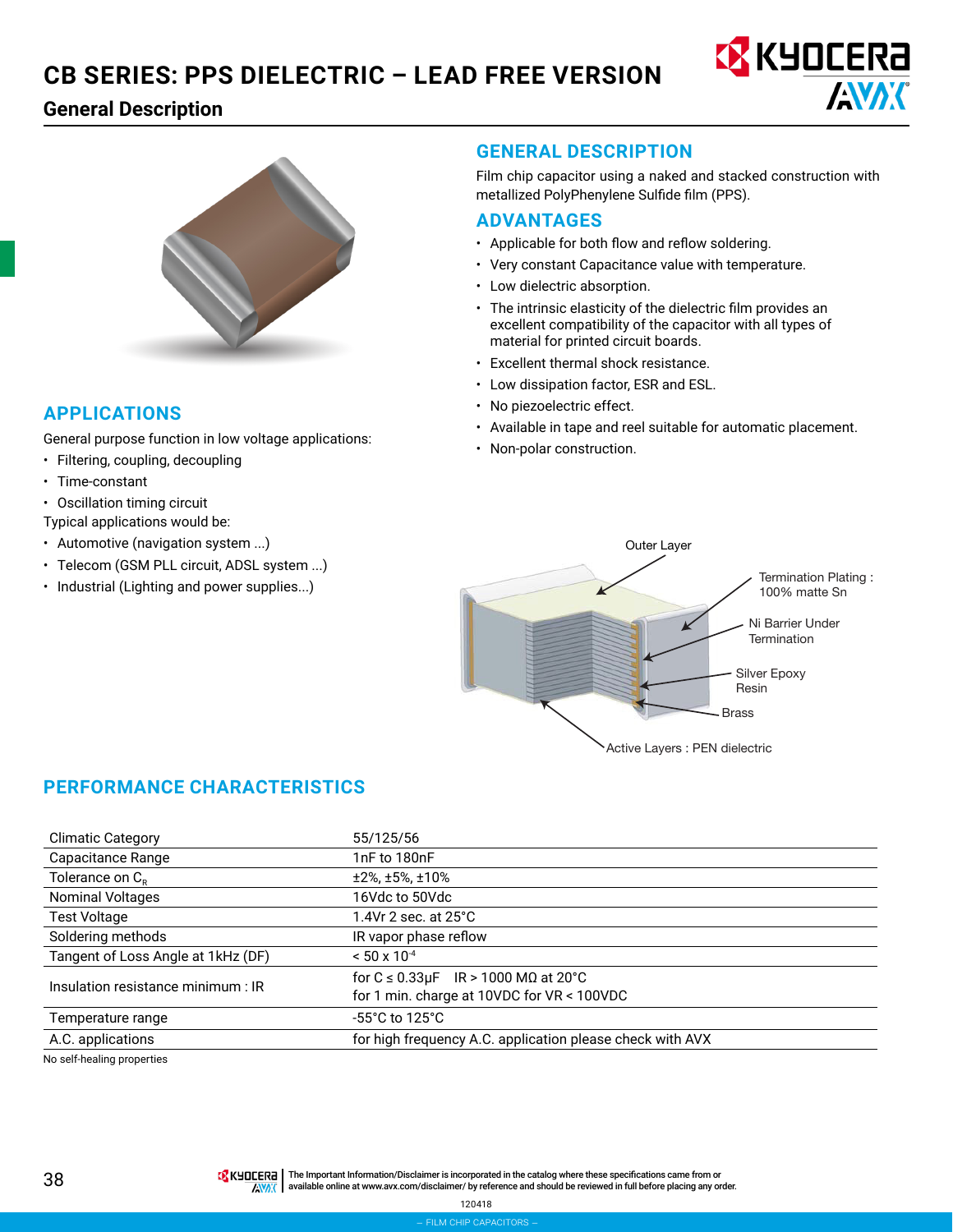

# **Capacitance Values & Nominal Voltages**

# **CAPACITANCE VALUES (CR) AND NOMINAL VOLTAGES (VR)**



**millimeters (inches)**

|                                     |                                                                              | <b>VOLTAGE Vdc: 16V Vac: 10V</b> |                 |                        |                 |                 |                 |                        |                |                       |                    |                                   |             |           |
|-------------------------------------|------------------------------------------------------------------------------|----------------------------------|-----------------|------------------------|-----------------|-----------------|-----------------|------------------------|----------------|-----------------------|--------------------|-----------------------------------|-------------|-----------|
| <b>Capacitance</b><br>Range<br>(CR) | <b>Chip Dimensions</b><br><b>Ordering</b><br>*Tolerances<br>Code<br>(page 6) |                                  |                 | <b>Tape Dimensions</b> |                 |                 |                 | <b>Reel Dimensions</b> |                | <b>Packaging Unit</b> |                    | <b>Reel</b><br><b>Pkg</b><br>Code |             |           |
|                                     |                                                                              | L                                | W               | H max                  | T               | W               | <b>P1</b>       | K <sub>0</sub>         | A              | W <sub>1</sub>        | W <sub>2</sub> max | <b>Bulk</b>                       | <b>Reel</b> |           |
| $0.001\mu F$                        | CB018B0102+-                                                                 | 3.30<br>(0.130)                  | 1.60<br>(0.063) | 1.15<br>(0.045)        | 0.50<br>(0.020) | 8.00<br>(0.315) | 4.00<br>(0.158) | 1.20<br>(0.047)        | 180<br>(7.087) | 8.40<br>(0.331)       | 14.4<br>(0.567)    | 2000                              | 3500        | <b>BA</b> |
| 0.0012                              | CB018B0122+ --                                                               | 3.30<br>(0.130)                  | 1.60<br>(0.063) | 1.15<br>(0.045)        | 0.50<br>(0.020) | 8.00<br>(0.315) | 4.00<br>(0.158) | 1.20<br>(0.047)        | 180<br>(7.087) | 8.40<br>(0.331)       | 14.4<br>(0.567)    | 2000                              | 3500        | <b>BA</b> |
| 0.0015                              | CB018B0152+-                                                                 | 3.30<br>(0.130)                  | 1.60<br>(0.063) | 1.15<br>(0.045)        | 0.50<br>(0.020) | 8.00<br>(0.315) | 4.00<br>(0.158) | 1.20<br>(0.047)        | 180<br>(7.087) | 8.40<br>(0.331)       | 14.4<br>(0.567)    | 2000                              | 3500        | <b>BA</b> |
| 0.0018                              | CB018B0182+-                                                                 | 3.30<br>(0.130)                  | 1.60<br>(0.063) | 1.15<br>(0.045)        | 0.50<br>(0.020) | 8.00<br>(0.315) | 4.00<br>(0.158) | 1.20<br>(0.047)        | 180<br>(7.087) | 8.40<br>(0.331)       | 14.4<br>(0.567)    | 2000                              | 3500        | <b>BA</b> |
| 0.0022                              | CB018B0222+ --                                                               | 3.30<br>(0.130)                  | 1.60<br>(0.063) | 1.15<br>(0.045)        | 0.50<br>(0.020) | 8.00<br>(0.315) | 4.00<br>(0.158) | 1.20<br>(0.047)        | 180<br>(7.087) | 8.40<br>(0.331)       | 14.4<br>(0.567)    | 2000                              | 3500        | <b>BA</b> |
| 0.0027                              | CB018B0272+-                                                                 | 3.30<br>(0.130)                  | 1.60<br>(0.063) | 1.15<br>(0.045)        | 0.50<br>(0.020) | 8.00<br>(0.315) | 4.00<br>(0.158) | 1.20<br>(0.047)        | 180<br>(7.087) | 8.40<br>(0.331)       | 14.4<br>(0.567)    | 2000                              | 3500        | <b>BA</b> |
| 0.0033                              | CB018B0332+-                                                                 | 3.30<br>(0.130)                  | 1.60<br>(0.063) | 1.15<br>(0.045)        | 0.50<br>(0.020) | 8.00<br>(0.315) | 4.00<br>(0.158) | 1.20<br>(0.047)        | 180<br>(7.087) | 8.40<br>(0.331)       | 14.4<br>(0.567)    | 2000                              | 3500        | <b>BA</b> |
| 0.0047                              | CB018B0472+-                                                                 | 3.30<br>(0.130)                  | 1.60<br>(0.063) | 1.15<br>(0.045)        | 0.50<br>(0.020) | 8.00<br>(0.315) | 4.00<br>(0.158) | 1.20<br>(0.047)        | 180<br>(7.087) | 8.40<br>(0.331)       | 14.4<br>(0.567)    | 2000                              | 3500        | BA        |
| 0.0056                              | CB018B0562+-                                                                 | 3.30<br>(0.130)                  | 1.60<br>(0.063) | 1.15<br>(0.045)        | 0.50<br>(0.020) | 8.00<br>(0.315) | 4.00<br>(0.158) | 1.20<br>(0.047)        | 180<br>(7.087) | 8.40<br>(0.331)       | 14.4<br>(0.567)    | 2000                              | 3500        | <b>BA</b> |
| 0.0068                              | CB018B0682+ -                                                                | 3.30<br>(0.130)                  | 1.60<br>(0.063) | 1.15<br>(0.045)        | 0.50<br>(0.020) | 8.00<br>(0.315) | 4.00<br>(0.158) | 1.20<br>(0.047)        | 180<br>(7.087) | 8.40<br>(0.331)       | 14.4<br>(0.567)    | 2000                              | 3500        | BA        |
| 0.0082                              | CB018B0822+-                                                                 | 3.30<br>(0.130)                  | 1.60<br>(0.063) | 1.15<br>(0.045)        | 0.50<br>(0.020) | 8.00<br>(0.315) | 4.00<br>(0.158) | 1.20<br>(0.047)        | 180<br>(7.087) | 8.40<br>(0.331)       | 14.4<br>(0.567)    | 2000                              | 3500        | <b>BA</b> |
| $0.010\mu F$                        | CB018B0103+-                                                                 | 3.30<br>(0.130)                  | 1.60<br>(0.063) | 1.15<br>(0.045)        | 0.50<br>(0.020) | 8.00<br>(0.315) | 4.00<br>(0.158) | 1.20<br>(0.047)        | 180<br>(7.087) | 8.40<br>(0.331)       | 14.4<br>(0.567)    | 2000                              | 3500        | <b>BA</b> |
| 0.012                               | CB018B0123+-                                                                 | 3.30<br>(0.130)                  | 1.60<br>(0.063) | 1.15<br>(0.045)        | 0.50<br>(0.020) | 8.00<br>(0.315) | 4.00<br>(0.158) | 1.20<br>(0.047)        | 180<br>(7.087) | 8.40<br>(0.331)       | 14.4<br>(0.567)    | 2000                              | 3500        | BA        |
| 0.015                               | CB018B0153+-                                                                 | 3.30<br>(0.130)                  | 1.60<br>(0.063) | 1.15<br>(0.045)        | 0.50<br>(0.020) | 8.00<br>(0.315) | 4.00<br>(0.158) | 1.20<br>(0.047)        | 180<br>(7.087) | 8.40<br>(0.331)       | 14.4<br>(0.567)    | 2000                              | 3500        | BA        |
| 0.018                               | CB018B0183+                                                                  | 3.30<br>(0.130)                  | 1.60<br>(0.063) | 1.15<br>(0.045)        | 0.50<br>(0.020) | 8.00<br>(0.315) | 4.00<br>(0.158) | 1.20<br>(0.047)        | 180<br>(7.087) | 8.40<br>(0.331)       | 14.4<br>(0.567)    | 2000                              | 3500        | <b>BA</b> |
| 0.022                               | CB018B0223+-                                                                 | 3.30<br>(0.130)                  | 1.60<br>(0.063) | 1.15<br>(0.045)        | 0.50<br>(0.020) | 8.00<br>(0.315) | 4.00<br>(0.158) | 1.20<br>(0.047)        | 180<br>(7.087) | 8.40<br>(0.331)       | 14.4<br>(0.567)    | 2000                              | 3500        | BA        |
| 0.027                               | CB018B0273+-                                                                 | 3.30<br>(0.130)                  | 1.60<br>(0.063) | 1.15<br>(0.045)        | 0.50<br>(0.020) | 8.00<br>(0.315) | 4.00<br>(0.158) | 1.20<br>(0.047)        | 180<br>(7.087) | 8.40<br>(0.331)       | 14.4<br>(0.567)    | 2000                              | 3500        | BA        |
| 0.033                               | CB018B0333+-                                                                 | 3.30<br>(0.130)                  | 1.60<br>(0.063) | 1.15<br>(0.045)        | 0.50<br>(0.020) | 8.00<br>(0.315) | 4.00<br>(0.158) | 1.20<br>(0.047)        | 180<br>(7.087) | 8.40<br>(0.331)       | 14.4<br>(0.567)    | 2000                              | 3500        | <b>BA</b> |
| 0.039                               | CB018B0393+-                                                                 | 3.30<br>(0.130)                  | 1.60<br>(0.063) | 1.15<br>(0.045)        | 0.50<br>(0.020) | 8.00<br>(0.315) | 4.00<br>(0.158) | 1.20<br>(0.047)        | 180<br>(7.087) | 8.40<br>(0.331)       | 14.4<br>(0.567)    | 2000                              | 3500        | <b>BA</b> |
| 0.047                               | CB028B0473+-                                                                 | 3.30<br>(0.130)                  | 2.50<br>(0.098) | 1.80<br>(0.071)        | 0.50<br>(0.020) | 8.00<br>(0.315) | 4.00<br>(0.158) | 1.90<br>(0.075)        | 180<br>(7.087) | 8.40<br>(0.331)       | 14.4<br>(0.567)    | 2000                              | 2500        | <b>BA</b> |
| 0.056                               | CB028B0563+-                                                                 | 3.30<br>(0.130)                  | 2.50<br>(0.098) | 1.80<br>(0.098)        | 0.50<br>(0.020) | 8.00<br>(0.315) | 4.00<br>(0.158) | 1.90<br>(0.075)        | 180<br>(7.087) | 8.40<br>(0.331)       | 14.4<br>(0.567)    | 2000                              | 2500        | <b>BA</b> |
| 0.068                               | CB028B0683+-                                                                 | 3.30<br>(0.130)                  | 2.50<br>(0.098) | 1.80<br>(0.071)        | 0.50<br>(0.020) | 8.00<br>(0.315) | 4.00<br>(0.158) | 1.90<br>(0.075)        | 180<br>(7.087) | 8.40<br>(0.331)       | 14.4<br>(0.567)    | 2000                              | 2500        | BA        |
| 0.082                               | CB028B0823+-                                                                 | 3.30<br>(0.130)                  | 2.50<br>(0.098) | 1.80<br>(0.071)        | 0.50<br>(0.020) | 8.00<br>(0.315) | 4.00<br>(0.158) | 1.90<br>(0.075)        | 180<br>(7.087) | 8.40<br>(0.331)       | 14.4<br>(0.567)    | 2000                              | 2500        | <b>BA</b> |

For other Values: upon request

Replace the + by the tolerance code:  $G = 2\%$ ,  $J = 5\%$  or  $K = 10\%$ Replace the  $-$  by the packaging suffix:  $-$  = bulk

BA or BC = tape & reel

The Important Information/Disclaimer is incorporated in the catalog where these specifications came from or<br>available online at [www.avx.com/disclaimer/](http://www.avx.com/disclaimer/) by reference and should be reviewed in full before placing any order.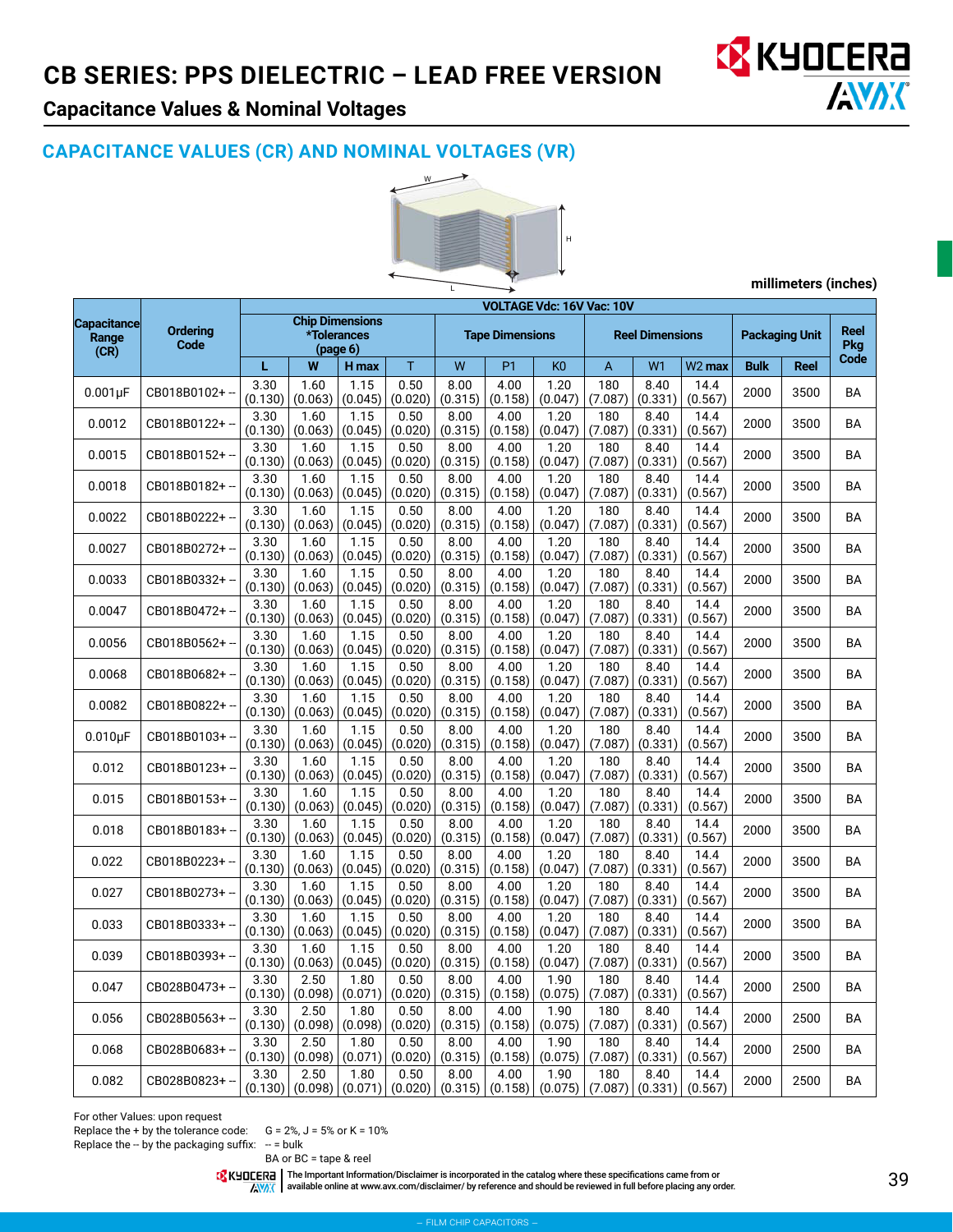

# **Capacitance Values & Nominal Voltages**

# **CAPACITANCE VALUES (CR) AND NOMINAL VOLTAGES (VR)**



**millimeters (inches)**

|                                                         |                | VOLTAGE Vdc: 16V Vac: 10V                         |                 |                 |                                                 |                 |                           |                                     |                          |                 |                       |             |                     |           |
|---------------------------------------------------------|----------------|---------------------------------------------------|-----------------|-----------------|-------------------------------------------------|-----------------|---------------------------|-------------------------------------|--------------------------|-----------------|-----------------------|-------------|---------------------|-----------|
| <b>Capacitance</b><br>Ordering<br>Range<br>Code<br>(CR) |                | <b>Chip Dimensions</b><br>*Tolerances<br>(page 6) |                 |                 | <b>Tape Dimensions</b>                          |                 |                           | <b>Reel Dimensions</b>              |                          |                 | <b>Packaging Unit</b> |             | Reel<br>Pkg<br>Code |           |
|                                                         |                | L                                                 | W               | H max           | Τ                                               | W               | <b>P1</b>                 | K <sub>0</sub>                      | A                        | W <sub>1</sub>  | W <sub>2</sub> max    | <b>Bulk</b> | <b>Reel</b>         |           |
| $0.100\mu F$                                            | CB028B0104+-   | 3.30<br>(0.130)                                   | 2.50<br>(0.098) | 2.10<br>(0.083) | 0.50<br>(0.020)                                 | 8.00<br>(0.315) | 4.00<br>(0.158)           | 2.33<br>(0.092)                     | 180<br>(7.087)           | 8.4<br>(0.331)  | 14.4<br>(0.567)       | 2000        | 2000                | BA        |
| 0.120                                                   | CB038B0124+-   | 4.50<br>(0.177)                                   | 3.20<br>(0.126) | 2.30<br>(0.091) | 0.60<br>(0.024)                                 | 12.0<br>(0.472) | 8.00<br>(0.315)           | 2.60<br>(0.102)                     | 180<br>(7.087)           | 12.4<br>(0.488) | 18.4<br>(0.724)       | 1500        | 900                 | BA        |
|                                                         |                | 4.50<br>(0.177)                                   | 3.20<br>(0.126) | 2.30<br>(0.091) | 0.60<br>(0.024)                                 | 12.0<br>(0.472) | 8.00<br>(0.315)           | 2.60<br>(0.102)                     | 330<br>(12.99)           | 12.4<br>(0.488) | 18.4<br>(0.724)       | 1500        | 3600                | BC        |
| 0.150                                                   | CB038B0154+-   | 4.50<br>(0.177)                                   | 3.20<br>(0.126) | 2.30<br>(0.091) | 0.60<br>(0.024)                                 | 12.0<br>(0.472) | 8.00<br>(0.315)           | 2.60<br>(0.102)                     | 180<br>(7.087)           | 12.4<br>(0.488) | 18.4<br>(0.724)       | 1500        | 900                 | BA        |
|                                                         |                | 4.50<br>(0.177)                                   | 3.20<br>(0.126) | 2.30<br>(0.091) | 0.60<br>(0.024)                                 | 12.0<br>(0.472) | 8.00<br>(0.315)           | 2.60<br>(0.102)                     | 330<br>(12.99)           | 12.4<br>(0.488) | 18.4<br>(0.724)       | 1500        | 3600                | BC        |
| 0.180                                                   | CB038B0184+-   | 4.50<br>(0.177)                                   | 3.20<br>(0.126) | 2.50<br>(0.098) | 0.60<br>(0.024)                                 | 12.0<br>(0.472) | 8.00<br>(0.315)           | 2.60<br>(0.102)                     | 180<br>(7.09)            | 12.4<br>(0.488) | 18.4<br>(0.724)       | 1500        | 900                 | BA        |
|                                                         |                | 4.50<br>(0.177)                                   | 3.20<br>(0.126) | 2.50<br>(0.098) | 0.60<br>(0.024)                                 | 12.0<br>(0.472) | 8.00<br>(0.315)           | 2.60<br>(0.102)                     | 330<br>(12.99)           | 12.4<br>(0.488) | 18.4<br>(0.724)       | 1500        | 3600                | <b>BC</b> |
|                                                         |                |                                                   |                 |                 |                                                 |                 |                           | <b>VOLTAGE Vdc: 50V Vac: 40V</b>    |                          |                 |                       |             |                     |           |
| $0.001\mu F$                                            | CB018D0102+-   | 3.30<br>(0.130)                                   | 1.60<br>(0.063) | 1.15<br>(0.045) | 0.50<br>(0.020)                                 | 8.00<br>(0.315) | 4.00<br>(0.158)           | 1.20<br>(0.047)                     | 180<br>(7.087)           | 8.40<br>(0.331) | 14.4<br>(0.567)       | 2000        | 3500                | <b>BA</b> |
| 0.0012                                                  | CB018D0122+ -- | 3.30<br>(0.130)                                   | 1.60<br>(0.063) | 1.15<br>(0.045) | 0.50<br>(0.020)                                 | 8.00<br>(0.315) | 4.00<br>(0.158)           | 1.20<br>(0.047)                     | 180<br>(7.087)           | 8.40<br>(0.331) | 14.4<br>(0.567)       | 2000        | 3500                | BA        |
| 0.0015                                                  | CB018D0152+-   | 3.30<br>(0.130)                                   | 1.60<br>(0.063) | 1.15<br>(0.045) | 0.50<br>(0.020)                                 | 8.00<br>(0.315) | 4.00<br>(0.158)           | 1.20<br>(0.147)                     | 180<br>(7.087)           | 8.40<br>(0.331) | 14.4<br>(0.567)       | 2000        | 3500                | BA        |
| 0.0018                                                  | CB018D0182+ -- | 3.30<br>(0.130)                                   | 1.60<br>(0.063) | 1.15<br>(0.045) | 0.50<br>(0.020)                                 | 8.00<br>(0.315) | 4.00<br>(0.158)           | 1.20<br>(0.047)                     | 180<br>(7.087)           | 8.40<br>(0.331) | 14.4<br>(0.567)       | 2000        | 3500                | BA        |
| 0.0022                                                  | CB018D0222+-   | 3.30<br>(0.130)                                   | 1.60<br>(0.063) | 1.15<br>(0.045) | 0.50<br>(0.020)                                 | 8.00<br>(0.315) | 4.00<br>(0.158)           | 1.20<br>(0.047)                     | 180<br>(7.087)           | 8.40<br>(0.331) | 14.4<br>(0.567)       | 2000        | 3500                | BA        |
| 0.0027                                                  | CB018D0272+ -  | 3.30<br>(0.130)                                   | 1.60<br>(0.063) | 1.15<br>(0.045) | 0.50<br>(0.020)                                 | 8.00<br>(0.315) | 4.00<br>(0.158)           | 1.20<br>(0.047)                     | 180<br>(7.087)           | 8.40<br>(0.331) | 14.4<br>(0.567)       | 2000        | 3500                | <b>BA</b> |
| 0.0033                                                  | CB018D0332+ -  | 3.30<br>(0.130)                                   | 1.60<br>(0.063) | 1.15<br>(0.045) | 0.50<br>(0.020)                                 | 8.00<br>(0.315) | 4.00<br>(0.158)           | 1.20<br>(0.047)                     | 180<br>(7.087)           | 8.40<br>(0.331) | 14.4<br>(0.567)       | 2000        | 3500                | BA        |
| 0.0047                                                  | CB018D0472+-   | 3.30<br>(0.130)                                   | 1.60<br>(0.063) | 1.15<br>(0.045) | 0.50<br>(0.020)                                 | 8.00<br>(0.315) | 4.00<br>(0.158)           | 1.20<br>(0.047)                     | 180<br>(7.087)           | 8.40<br>(0.331) | 14.4<br>(0.567)       | 2000        | 3500                | BA        |
| 0.0056                                                  | CB018D0562+-   | 3.30<br>(0.130)                                   | 1.60<br>(0.063) | 1.15<br>(0.045) | 0.50<br>(0.020)                                 | 8.00<br>(0.315) | 4.00<br>(0.158)           | 1.20<br>(0.047)                     | 180<br>(7.087)           | 8.40<br>(0.331) | 14.4<br>(0.567)       | 2000        | 3500                | BA        |
| 0.0068                                                  | CB018D0682+ -- | 3.30<br>(0.130)                                   | 1.60<br>(0.063) | 1.15<br>(0.045) | 0.50<br>(0.020)                                 | 8.00<br>(0.315) | 4.00<br>(0.158)           | 1.20<br>(0.047)                     | 180<br>(7.087)           | 8.40<br>(0.331) | 14.4<br>(0.567)       | 2000        | 3500                | BA        |
| 0.0082                                                  | CB018D0822+ -- | 3.30<br>(0.130)                                   | 1.60<br>(0.063) | 1.15<br>(0.045) | 0.50<br>(0.020)                                 | 8.00<br>(0.315) | 4.00<br>(0.158)           | 1.20<br>(0.047)                     | 180<br>(7.087)           | 8.40<br>(0.331) | 14.4<br>(0.567)       | 2000        | 3500                | BA        |
| $0.010\mu F$                                            | CB018D0103+-   | 3.30<br>(0.130)                                   | 1.60<br>(0.063) | 1.15<br>(0.045) | 0.50<br>(0.020)                                 | 8.00<br>(0.315) | 4.00<br>(0.158)           | 1.20<br>(0.047)                     | 180<br>(7.087)           | 8.40<br>(0.331) | 14.4<br>(0.567)       | 2000        | 3500                | BA        |
| 0.012                                                   | CB028D0123+-   | 3.30<br>(0.130)                                   | 2.50            | 1.80            | 0.50<br>(0.098)   (0.071)   (0.020)             | 8.00            | 4.00                      | 1.90<br>(0.315)   (0.158)   (0.075) | 180<br>(7.087)           | 8.40<br>(0.331) | 14.4<br>(0.567)       | 2000        | 2500                | BA        |
| 0.015                                                   | CB028D0153+ -- | 3.30<br>(0.130)                                   | 2.50<br>(0.098) | 1.80<br>(0.071) | 0.50<br>(0.020)                                 | 8.00<br>(0.315) | 4.00<br>(0.158)           | 1.90<br>(0.158)                     | 180<br>(7.087)           | 8.40<br>(0.331) | 14.4<br>(0.567)       | 2000        | 2500                | BA        |
| 0.018                                                   | CB028D0183+-   | 3.30<br>(0.130)                                   | 2.50<br>(0.098) | 1.80<br>(0.071) | 0.50<br>(0.020)                                 | 8.00<br>(0.315) | 4.00<br>(0.158)           | 1.90<br>(0.075)                     | 180<br>(7.087)           | 8.40<br>(0.331) | 14.4<br>(0.567)       | 2000        | 2500                | BA        |
| 0.022                                                   | CB028D0223+ -- | 3.30                                              | 2.50            | 1.80            | 0.50<br>$(0.130)$ $(0.098)$ $(0.071)$ $(0.020)$ | 8.00            | 4.00<br>(0.315)   (0.158) | 1.90                                | 180<br>$(0.075)$ (7.087) | 8.40<br>(0.331) | 14.4<br>(0.567)       | 2000        | 2500                | BA        |

For other Values: upon request

Replace the + by the tolerance code:  $G = 2\%$ ,  $J = 5\%$  or  $K = 10\%$ Replace the  $-$  by the packaging suffix:  $-$  = bulk

BA or BC = tape & reel

 $\frac{10}{10}$  KYDEERE The Important Information/Disclaimer is incorporated in the catalog where these specifications came from or<br>And available online at [www.avx.com/disclaimer/](http://www.avx.com/disclaimer/) by reference and should be reviewed in full b

120418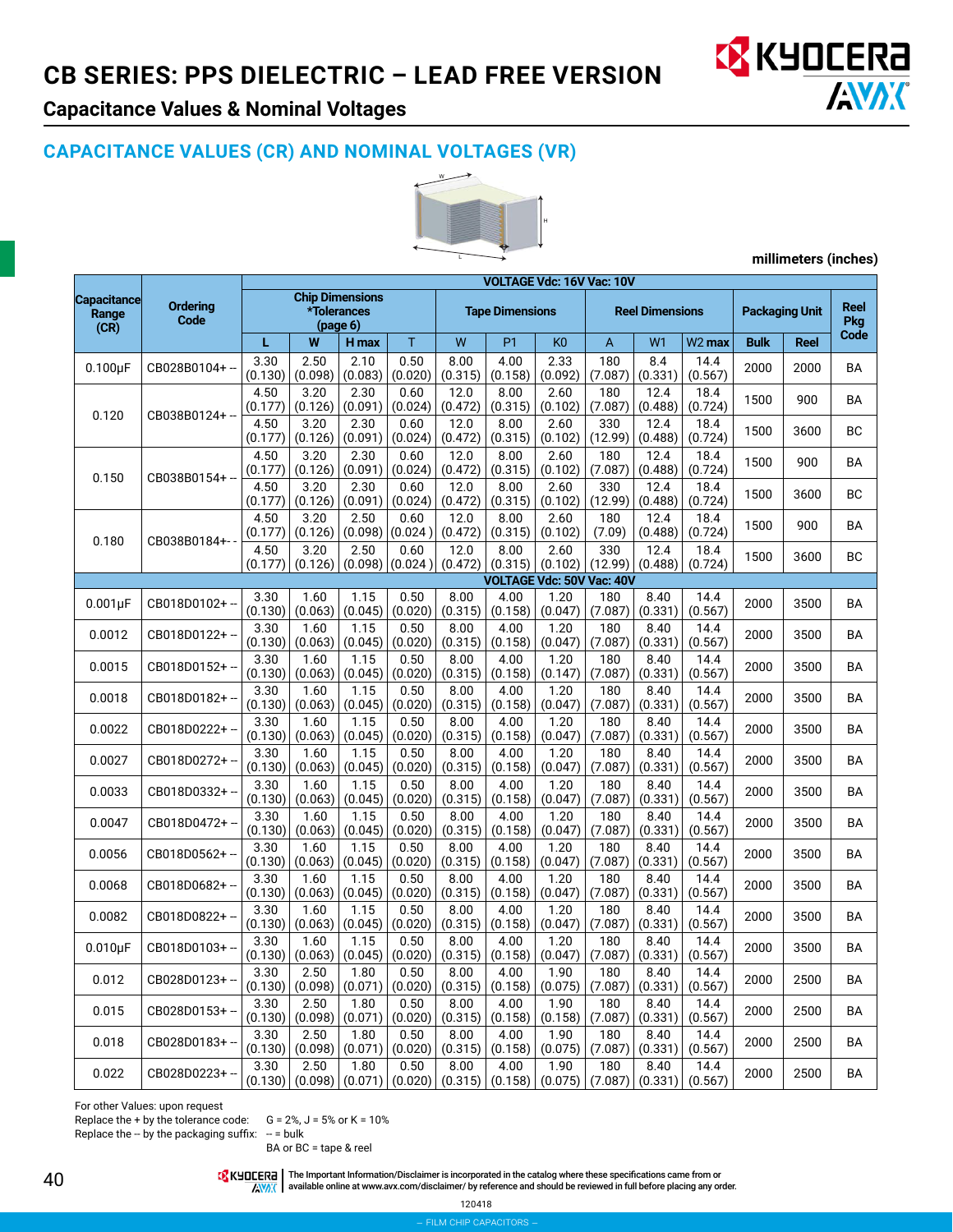

# **Capacitance Values & Nominal Voltages**

#### **CAPACITANCE VALUES (CR) AND NOMINAL VOLTAGES (VR)**



**millimeters (inches)**

|                                     |                         |                                                   |                 |                 |                        |                 |                 | <b>VOLTAGE Vdc: 50V Vac: 40V</b> |                 |                 |                       |                 |                           |           |           |
|-------------------------------------|-------------------------|---------------------------------------------------|-----------------|-----------------|------------------------|-----------------|-----------------|----------------------------------|-----------------|-----------------|-----------------------|-----------------|---------------------------|-----------|-----------|
| <b>Capacitance</b><br>Range<br>(CR) | <b>Ordering</b><br>Code | <b>Chip Dimensions</b><br>*Tolerances<br>(page 6) |                 |                 | <b>Tape Dimensions</b> |                 |                 | <b>Reel Dimensions</b>           |                 |                 | <b>Packaging Unit</b> |                 | <b>Reel</b><br><b>Pkg</b> |           |           |
|                                     |                         | L                                                 | W               | H max           | T                      | W               | <b>P1</b>       | K <sub>0</sub>                   | A               | W1              | $W2$ max              | <b>Bulk</b>     | <b>Reel</b>               | Code      |           |
| 0.027                               | CB028D0273+-            | 3.30<br>(0.130)                                   | 2.50<br>(0.098) | 2.10<br>(0.083) | 0.50<br>(0.020)        | 8.00<br>(0.315) | 4.00<br>(0.158) | 2.30<br>(0.091)                  | 180<br>(7.087)  | 8.40<br>(0.331) | 14.4<br>(0.567)       | 2000            | 2000                      | <b>BA</b> |           |
| 0.033                               | CB028D0333+-            | 3.30<br>(0.130)                                   | 2.50<br>(0.098) | 2.10<br>(0.083) | 0.50<br>(0.020)        | 8.00<br>(0.315) | 4.00<br>(0.158) | 2.30<br>(0.091)                  | 180<br>(7.087)  | 8.40<br>(0.331) | 14.4<br>(0.567)       | 2000            | 2000                      | <b>BA</b> |           |
| 0.039                               | CB028D0393+-            | 3.30<br>(0.130)                                   | 2.50<br>(0.098) | 2.1<br>(0.083)  | 0.50<br>(0.020)        | 8.00<br>(0.315) | 4.00<br>(0.158) | 2.30<br>(0.091)                  | 181<br>(7.087)  | 8.40<br>(0.331) | 14.4<br>(0.567)       | 2000            | 2000                      | <b>BA</b> |           |
|                                     |                         | 4.50<br>(0.1777)                                  | 3.20<br>(0.126) | 2.4<br>(0.095)  | 0.60<br>(0.024)        | 12.0<br>(0.472) | 8.00<br>(0.315) | 2.60<br>(0.102)                  | 180<br>(7.087)  | 12.4<br>(0.488) | 18.4<br>(0.724)       | 1500            | 900                       | <b>BA</b> |           |
| 0.047                               | CB038D0473+-            | 4.50<br>(0.177)                                   | 3.20<br>(0.126) | 2.4<br>(0.095)  | 0.60<br>(0.024)        | 12.0<br>(0.472) | 8.00<br>(0.315) | 2.60<br>(0.102)                  | 330<br>(12.99)  | 12.4<br>(0.488) | 18.4<br>(0.724)       | 1500            | 3600                      | <b>BC</b> |           |
|                                     | 0.056                   | CB038D0563+-                                      | 4.50<br>(0.177) | 3.20<br>(0.126) | 2.40<br>(0.095)        | 0.60<br>(0.024) | 12.0<br>(0.472) | 8.00<br>(0.315)                  | 2.60<br>(0.102) | 180<br>(7.087)  | 12.4<br>(0.488)       | 18.4<br>(0.724) | 1500                      | 900       | <b>BA</b> |
|                                     |                         | 4.50<br>(0.177)                                   | 3.20<br>(0.126) | 2.40<br>(0.095) | 0.60<br>(0.024)        | 12.0<br>(0.472) | 8.00<br>(0.315) | 2.60<br>(0.102)                  | 330<br>(12.99)  | 12.4<br>(0.488) | 18.4<br>(0.724)       | 1500            | 3600                      | <b>BC</b> |           |
|                                     |                         | 4.50<br>(0.177)                                   | 3.20<br>(0.126) | 2.40<br>(0.095) | 0.60<br>(0.024)        | 12.0<br>(0.472) | 8.00<br>(0.315) | 2.60<br>(0.102)                  | 180<br>(7.087)  | 12.4<br>(0.488) | 18.4<br>(0.724)       | 1500            | 900                       | <b>BA</b> |           |
| 0.068                               | CB038D0683+-            | 4.50<br>(0.177)                                   | 3.20<br>(0.126) | 2.40<br>(0.095) | 0.60<br>(0.024)        | 12.0<br>(0.472) | 8.00<br>(0.315) | 2.60<br>(0.102)                  | 330<br>(12.99)  | 12.4<br>(0.488) | 18.4<br>(0.724)       | 1500            | 3600                      | <b>BC</b> |           |
|                                     | CB038D0823+-            | 4.50<br>(0.177)                                   | 3.20<br>(0.126) | 2.40<br>(0.095) | 0.60<br>(0.024)        | 12.0<br>(0.472) | 8.00<br>(0.315) | 2.60<br>(0.102)                  | 180<br>(7.087)  | 12.4<br>(0.488) | 18.4<br>(0.724)       | 1500            | 900                       | <b>BA</b> |           |
| 0.082                               |                         | 4.50<br>(0.177)                                   | 3.20<br>(0.126) | 2.40<br>(0.095) | 0.60<br>(0.024)        | 12.0<br>(0.472) | 8.00<br>(0.315) | 2.60<br>(0.102)                  | 330<br>(12.99)  | 12.4<br>(0.488) | 18.4<br>(0.724)       | 1500            | 3600                      | <b>BC</b> |           |
|                                     | CB038D0104+ --          | 4.50<br>(0.177)                                   | 3.20<br>(0.126) | 2.40<br>(0.095) | 0.60<br>(0.024)        | 12.0<br>(0.472) | 8.00<br>(0.315) | 2.60<br>(0.102)                  | 180<br>(7.087)  | 12.4<br>(0.488) | 18.4<br>(0.724)       | 1500            | 900                       | <b>BA</b> |           |
| $0.100\mu F$                        |                         | 4.50<br>(0.177)                                   | 3.20<br>(0.126) | 2.40<br>(0.095) | 0.60<br>(0.024)        | 12.0<br>(0.472) | 8.00<br>(0.315) | 2.60<br>(0.102)                  | 330<br>(12.99)  | 12.4<br>(0.488) | 18.4<br>(0.724)       | 1500            | 3600                      | <b>BC</b> |           |

For other Values: upon request

Replace the + by the tolerance code:  $G = 2\%$ ,  $J = 5\%$  or  $K = 10\%$ 

Replace the  $-$  by the packaging suffix:  $-$  = bulk

BA or BC = tape & reel

The Important Information/Disclaimer is incorporated in the catalog where these specifications came from or<br>available online at [www.avx.com/disclaimer/](http://www.avx.com/disclaimer/) by reference and should be reviewed in full before placing any order.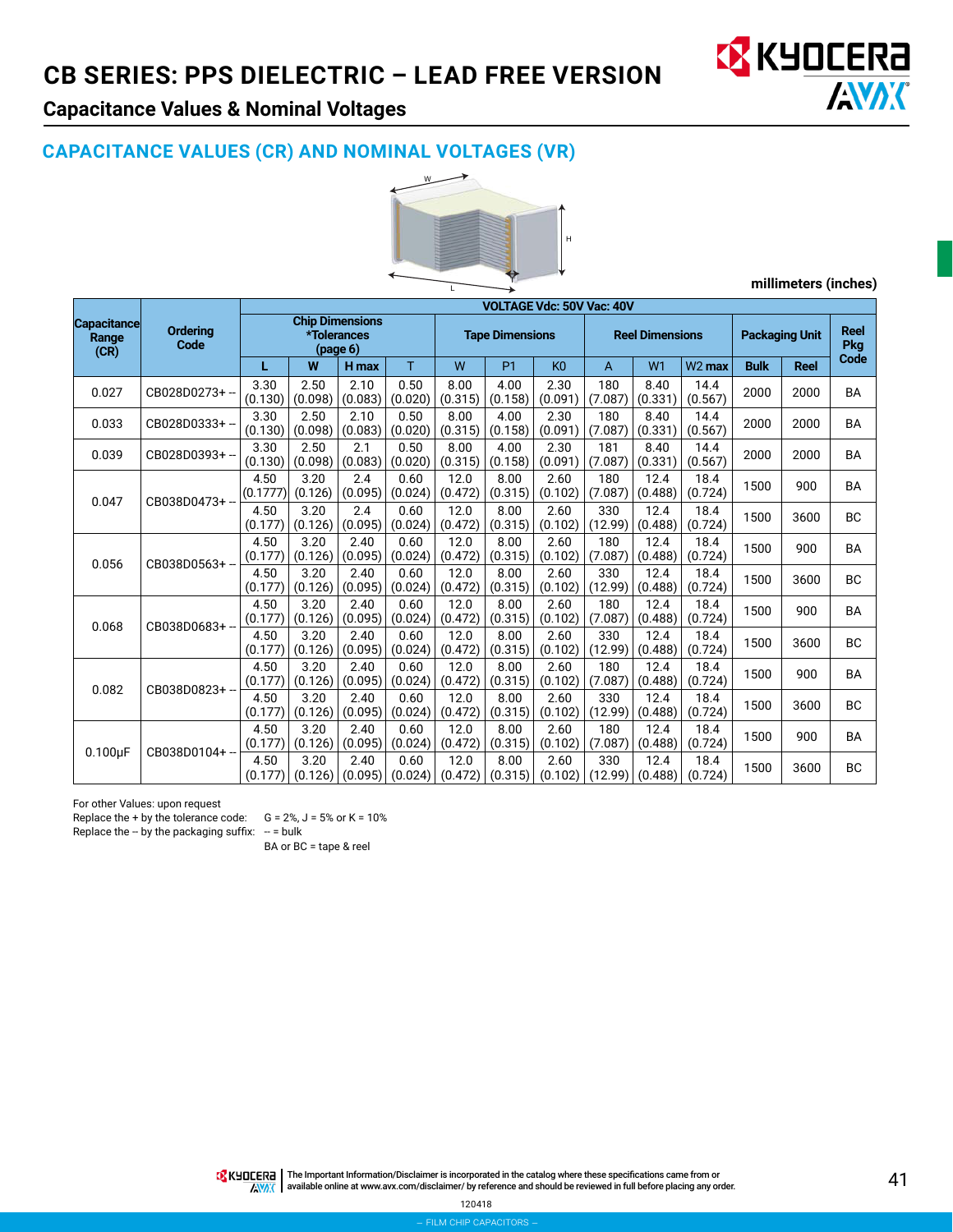# **CB SERIES: PPS DIELECTRIC – LEAD FREE VERSION**



**Mounting and Soldering Recommendations**

#### **MOUNTING AND SOLDERING RECOMMENDATIONS SOLDERING PROFILE**

The capacitors can be mounted using infrared and vapor phase soldering following recommended below. They are NOT suitable for wave soldering.

Temperature (ºC)

Temperature (°C)

**TL**

 $T_{\rm sm}$ 

**TS max**

 $\mathsf{T}_{\mathsf{P}}$   $_{\mathsf{max}}$ 

All temperature refer to topside of the package, measured on the package body surface.

| <b>Profile Feature</b>                                                                                                            | 1206 to 1812                                       |
|-----------------------------------------------------------------------------------------------------------------------------------|----------------------------------------------------|
| Ramp-Up $(T_{\rm smax}$ to $T_{\rm p}$ )                                                                                          | 3°C / second max                                   |
| Preheat<br>- Temperature Min (T <sub>smin</sub> )<br>- Temperature Max $(T_{\text{max}})$<br>- Time $(t_{s,min}$ to $t_{s,max}$ ) | $150^{\circ}$ C<br>$200^{\circ}$ C<br>180 sec. max |
| Time maintained above<br>- Temperature (T,)                                                                                       | $217^{\circ}$ C                                    |
| - Time (t.)                                                                                                                       | 60 sec. max                                        |
| Peak temperature (T <sub>nma</sub>                                                                                                | $260^{\circ}$ C                                    |
| Customer Peak temperature (T)                                                                                                     | $< 260^{\circ}$ C                                  |
| Time within 5°C of peak<br>temperature $(T_{\text{R}} - 5^{\circ}C)^*$                                                            | $10$ sec.                                          |
| Ramp-Down                                                                                                                         | $6^{\circ}$ C / sec.                               |



#### **RECOMMENDED SOLDER PASTE THICKNESS**

For optimum solderability, the recommended soldering paste thickness: 1206 to 1812 :150 to 200μm

In case of hand soldering, the temperature of the soldering iron should not be above 250°C. Special care must be taken to avoid touching the capacitor body with the iron tip.

**tL**

Ramp down

# Reflow soldering referring to JEDEC Standard with some limitations

Ramp up

0 30 60 90 120 150 180 210 240 270 300 330

**ts**

Time (seconds)



#### **PAD DIMENSIONS: MILLIMETERS (INCHES)**

# JEDEC J-Std 020C

| Size Code | <b>Case Size</b> |             |             |             |
|-----------|------------------|-------------|-------------|-------------|
|           | 1206             | 1.30(0.051) | 1.30(0.051) | 2.20(0.087) |
| 02        | 1210             | 2.00(0.079) | 1.30(0.051) | 2.20(0.087) |
| 03        | 1812             | 3.00(0.118) | 1.50(0.059) | 3.50(0.137) |

#### **RECOMMENDED CLEANING**

To clean flux from the PC board assembly, the recommended products are: ethanol, isopropyl alcohol, and deionized water wash. The cleaning products to avoid are: Toluene, Xylene, Trichloroethylene, Terpene Cleaner EC-7, surface active agent. In case of using another solvent, please contact us.

#### **OTHER CAUTIONS**

**Flame retardancy:** the dielectric film is not a flame retardant material.

**Environment:** contact us when chips are used in humid or gas atmosphere and /or when using resin.

**Recommended handling:** do not use edged tools, so not to damage the capacitors.

#### **TIN WHISKERS TESTS : JEDEC STANDARD NO 22A121**

| <b>Stress Type</b>                               | Ref. Spec.  | <b>Test Conditions</b>                                                             | <b>Analysis</b> | <b>Results</b> |
|--------------------------------------------------|-------------|------------------------------------------------------------------------------------|-----------------|----------------|
| Temperature cycling                              | JESD22-A104 | $-55^{\circ}$ C +85(+10/-0) $^{\circ}$ C air<br>5 to 10 minutes soak 3 cycles/hour | SEM x 1000      | Pass           |
| Ambient Temperature /<br><b>Humidity Storage</b> |             | 30+/-2°C - 60+/-3% RH -2000H                                                       | SEM x 1000      | Pass           |
| High Temperature /<br><b>Humidity Storage</b>    |             | 70+/-5°C - 93+3/-2% RH-1000H                                                       | SEM x 1000      | Pass           |

**42** The Important Information/Disclaimer is incorporated in the catalog where these specifications came from or<br>AWY available online at www.avx.com/disclaimer/ by reference and should be reviewed in full before placing a

available online at [www.avx.com/disclaimer/](http://www.avx.com/disclaimer/) by reference and should be reviewed in full before placing any order.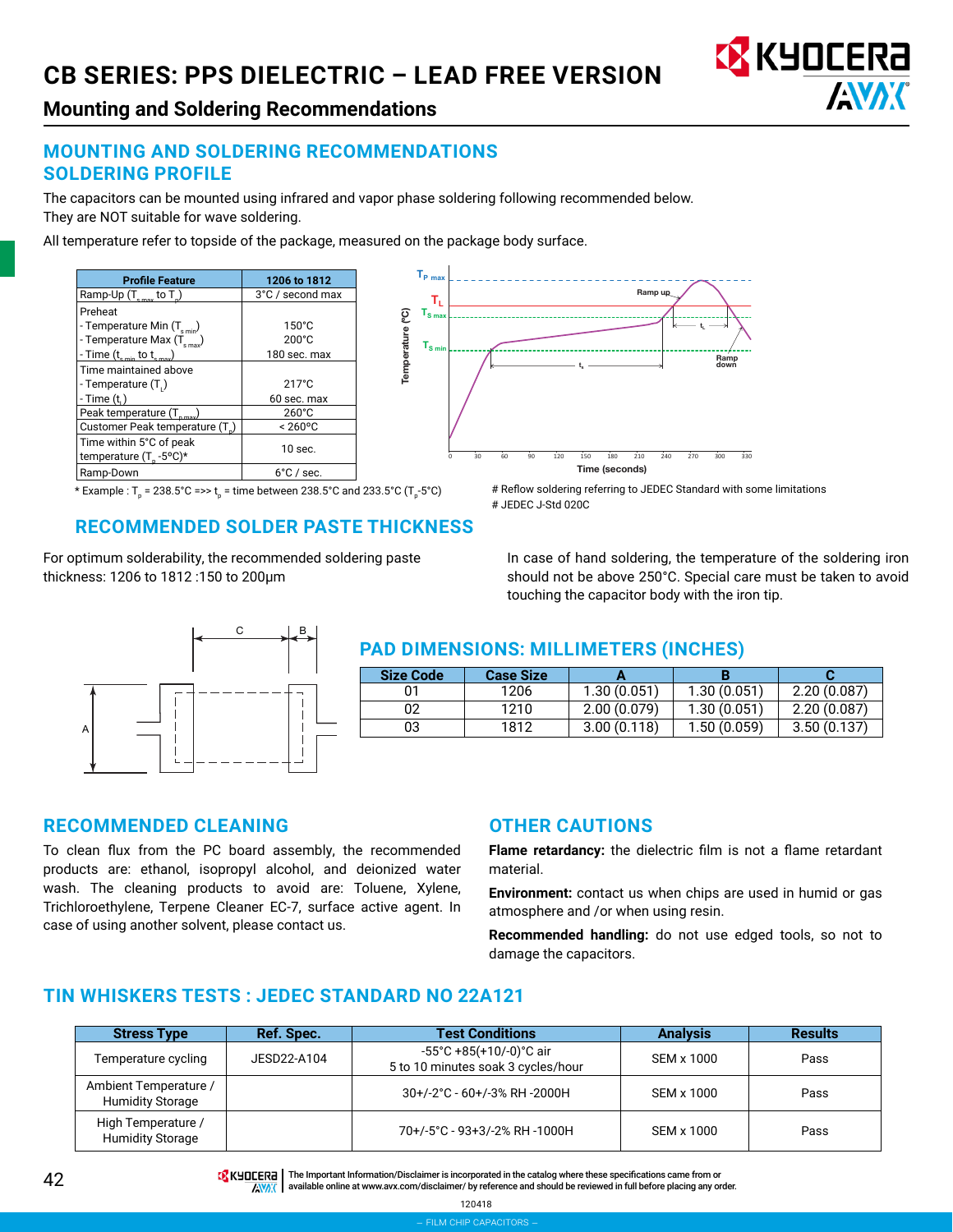# **CB SERIES: PPS DIELECTRIC – LEAD FREE VERSION**



# **Electrical Characteristics versus Temperature and Frequency**

# **ELECTRICAL CHARACTERISTICS VERSUS TEMPERATURE AND FREQUENCY**



ELECTRICAL CHARACTERISTICS

#### FREQUENCY CHARACTERISTICS



50 Dissipation Factor













The Important Information/Disclaimer is incorporated in the catalog where these specifications came from or<br>available online at [www.avx.com/disclaimer/](http://www.avx.com/disclaimer/) by reference and should be reviewed in full before placing any order. **AMAK**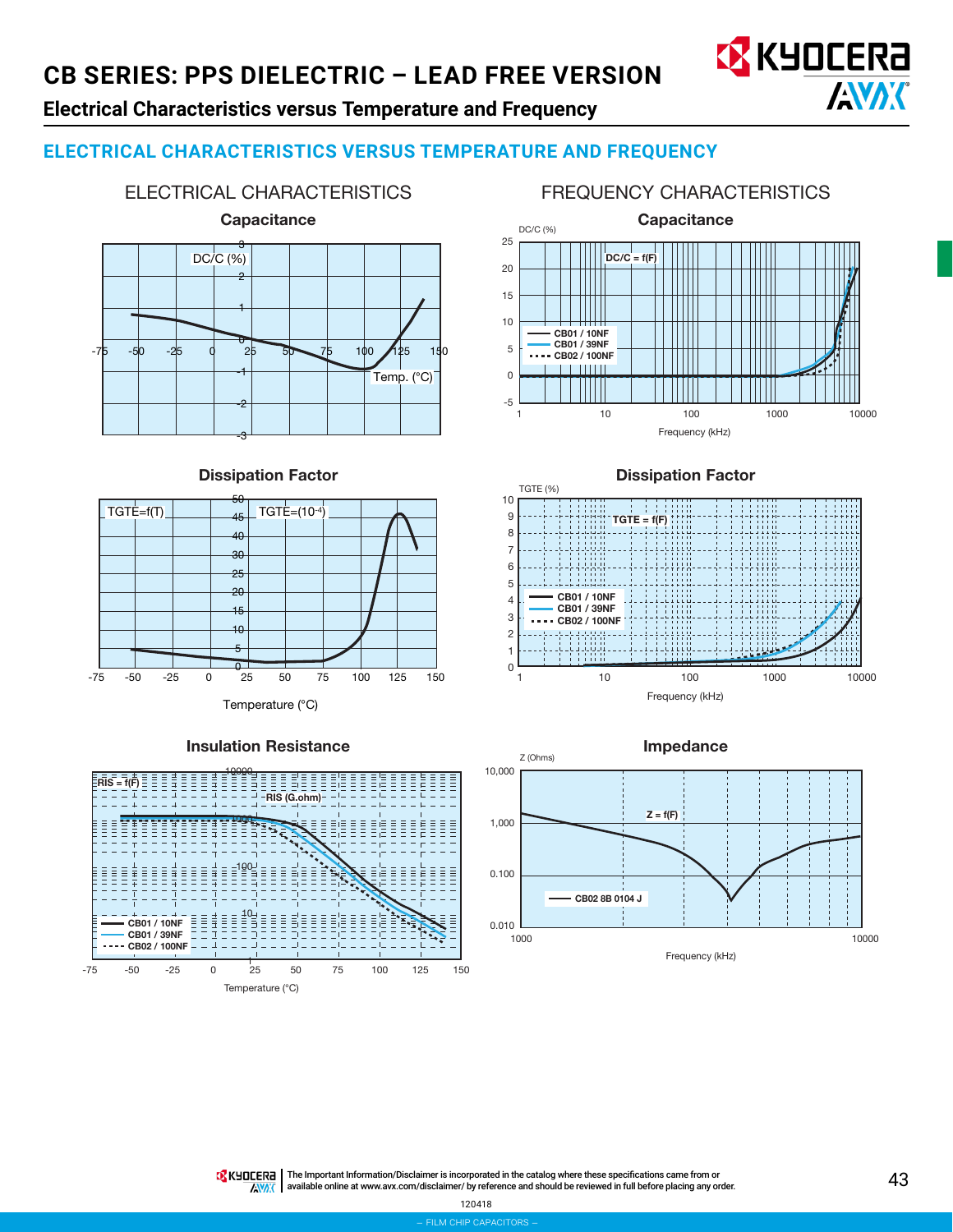

## **RMS Voltage and Current versus Frequency**

#### **RMS VOLTAGE AND CURRENT VERSUS FREQUENCY**

#### **MAXIMUM VOLTAGE (VRMS) AND CURRENT (IRMS) VS FREQUENCY**

Typical curves results from measurement carried out at ambient temperature (25ºC) and sinusoidal wave-forms (for size CB01 to CB03)